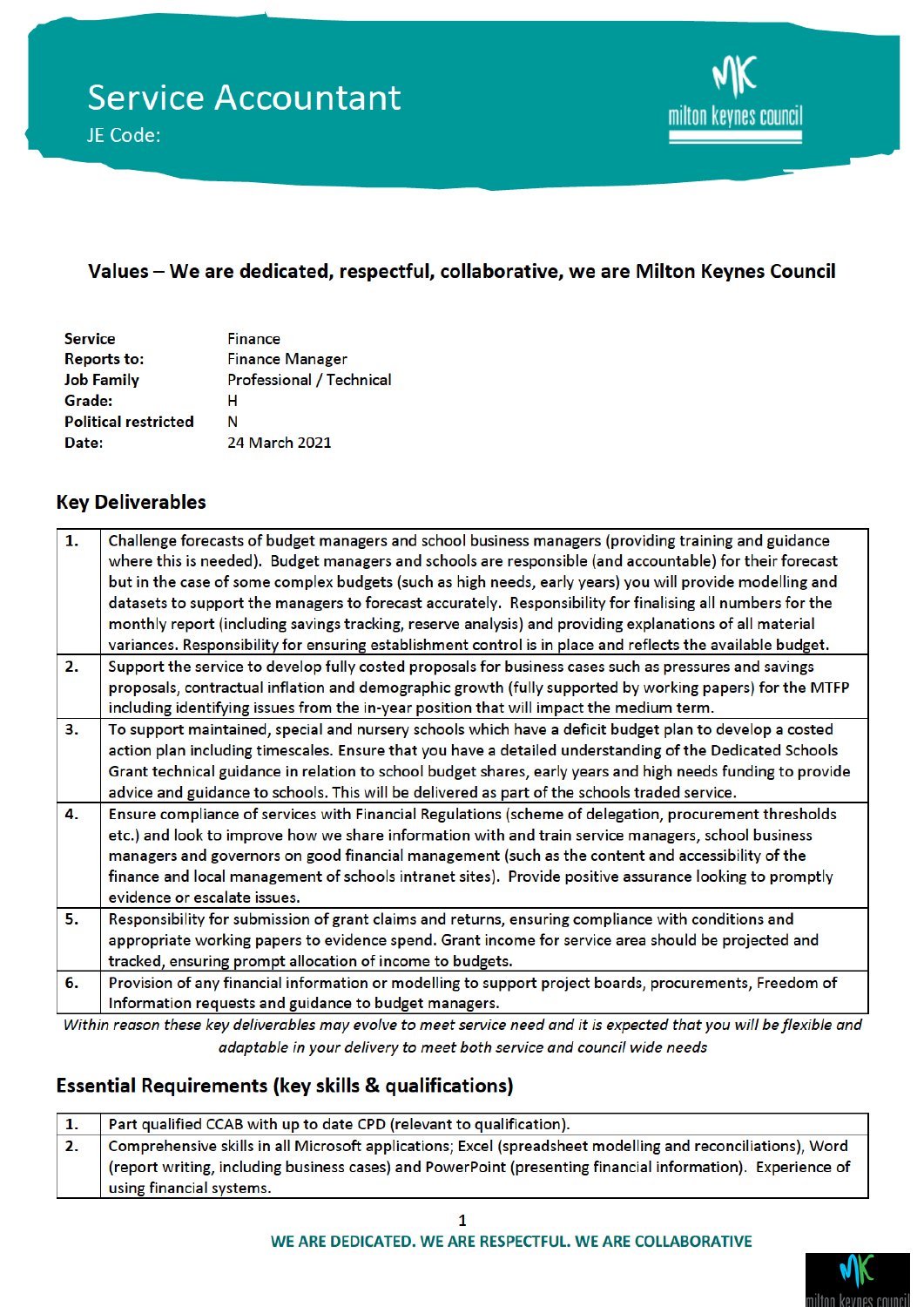| 3. | Experience of a budget planning cycle, ensuring compliance with governance processes and analysing and        |
|----|---------------------------------------------------------------------------------------------------------------|
|    | reporting on financial issues.                                                                                |
| 4. | Be able to build strong relationships with external stakeholders (head teachers, schools and other LAs) in    |
|    | order to provide good professional advice.                                                                    |
| 5. | Be able to explain financial information in a manner that can be understood by others with different levels   |
|    | of knowledge on the subject, including delivery of presentations and training.                                |
| 6. | Inquisitive and challenging with the ability to apply innovative and creative thinking to challenges within a |
|    | fast-paced environment.                                                                                       |

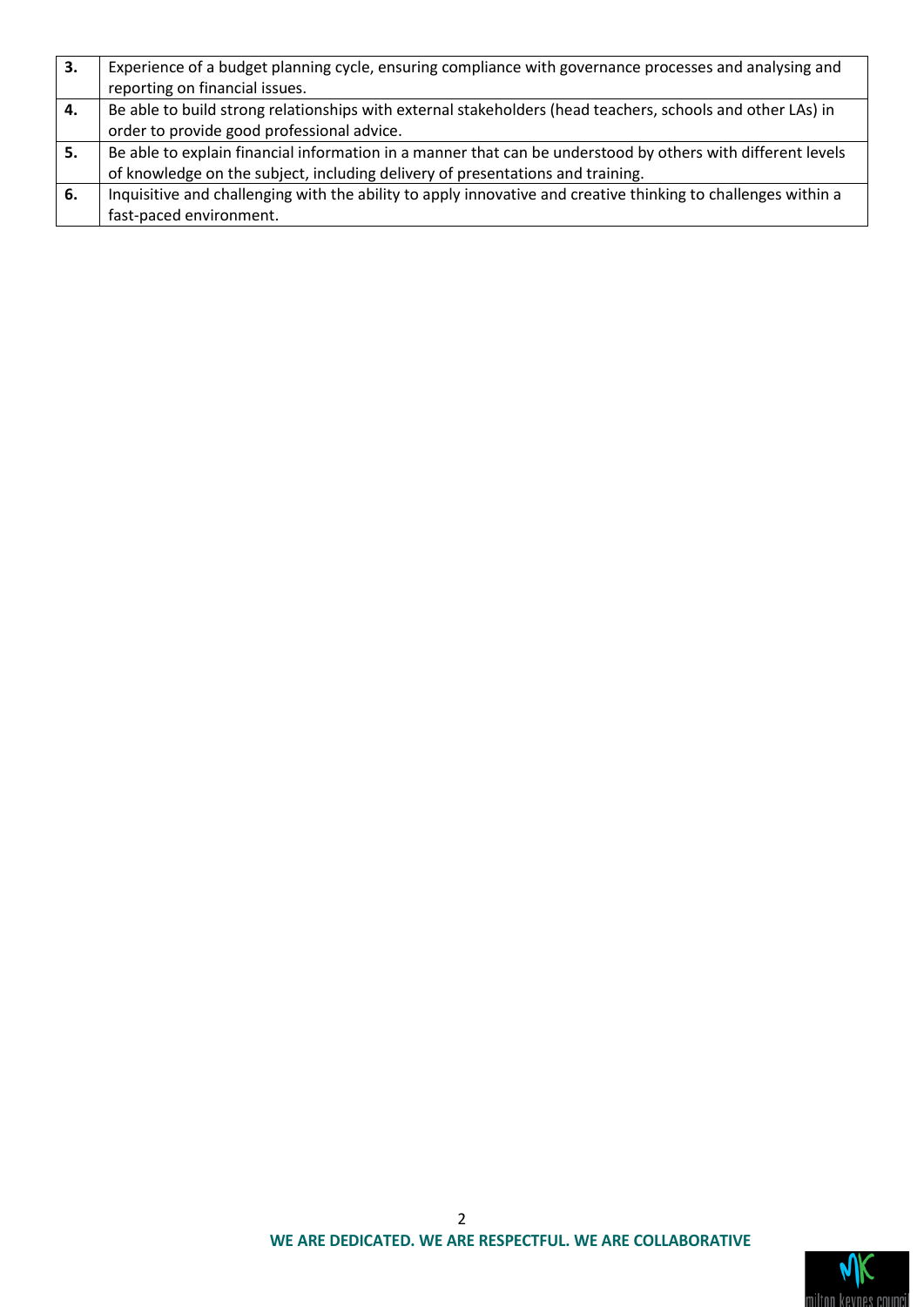# **Job Family**

Professional/Technical Grade H



#### **Colleagues Expectations**

- Be professional at all times  $\bullet$
- Work together for the good of the team, council and local people
- Promote a supportive culture
- Challenge assumptions
- Take ownership
- Be willing to change and do things differently
- Always work in a safe manner

#### **Managers expectations**

- Be a role model by displaying positive behaviours at all times
- Make well-considered decisions
- Support, coach and communicate with my team
- Be accountable for my team's performance

Professional/Technical job holders rely upon their deep knowledge of the specialism or discipline in which they work to carry out vital tasks and provide authoritative advice to others. Often developing within recognised career paths, their evolving expertise sees them bear increasing responsibility for managing Council assets, the development of policies and procedures and the strategic direction of the functions they support.

#### **Role Characteristics**

At this level roles will have many day to day professional, technical and management issues to deal with but must also take a longer-term view of the service sector they support, assessing its changing needs and demands and making significant contributions to resource planning. This will see job holders dealing with serious issues without recourse to managers and making autonomous decisions based upon their specialist knowledge and dedicated experience.

#### The Knowledge and skills required

The broad knowledge requirement needed to deal with the technical and business challenges of roles is usually underpinned by an appreciation of the theoretical basis of the particular discipline such that job holders can fall back on the first principles of their specialism to make decisions and offer advice.

This level of knowledge is often indicated by the need for a degree level education in the relevant field, but for some roles this is substituted by a significant level of on the job training and focussed experience such that the level of expertise confers a similar level of authority.

While the majority of roles will have demands for manual dexterity in relation to typing and similar functions, other jobs at this level will use a range of equipment requiring precision in their use and handling.

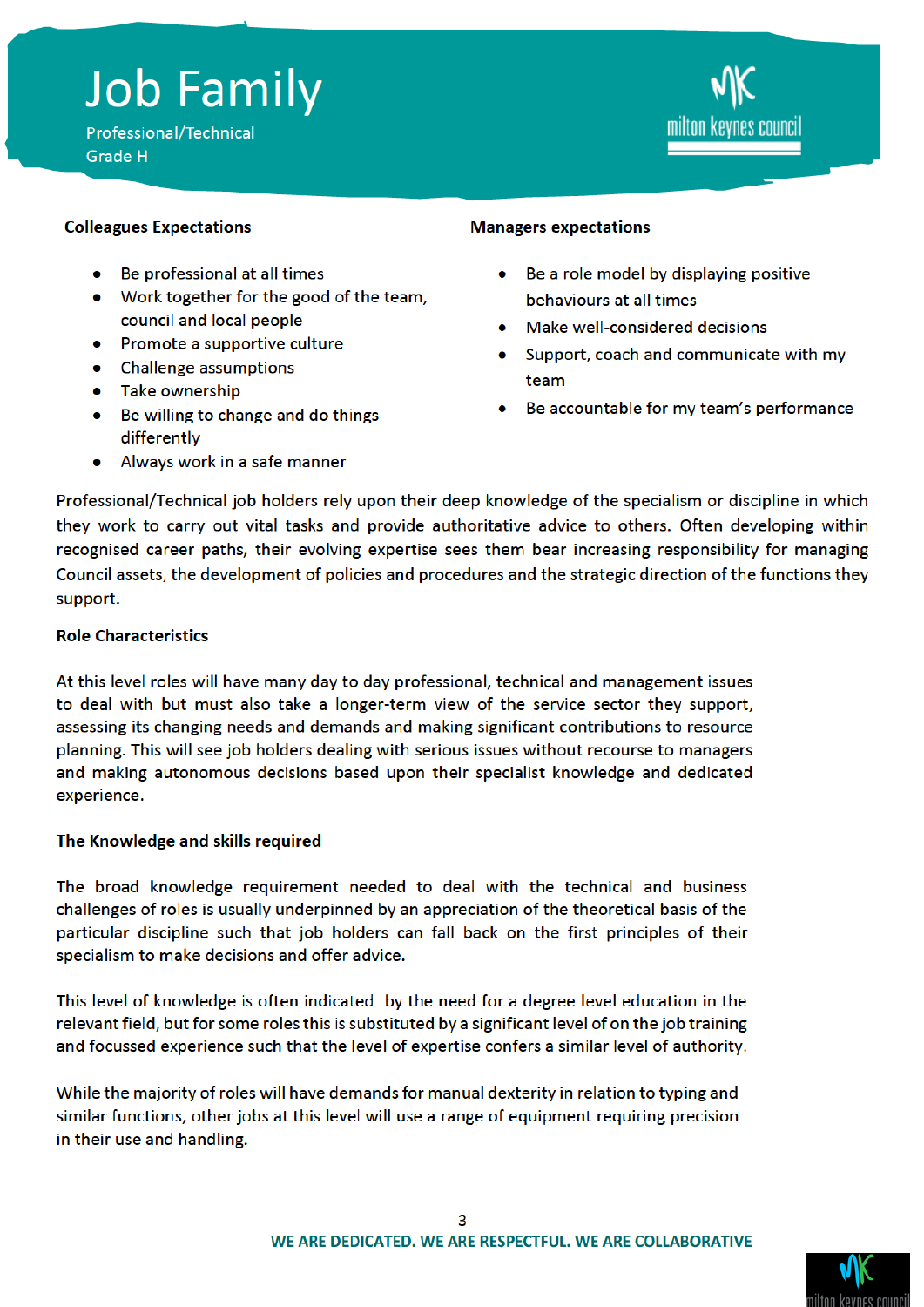#### **Thinking, Planning and Communication**

Job holders will use their professional expertise to deal with complex, pressing issues on a day to day basis, but will also look well ahead and take a more strategic view of their project and service delivery objectives, shaping their teams' composition, approach and operating procedures in accordance with wider service goals mandated by Service management.

At this level, the information exchanged with internal and external colleagues, and members of the public will call for developed communication skills on the part of the job holders. Matters will be technically complicated, requiring careful explanation, or sensitive, requiring significant listening skills to interpret information and provide appropriate advice.

#### **Decision Making and Innovation**

Job holders will have the freedom to interpret policy and broad operating guidelines in order to shape their teams' detailed approach to meeting their corporate objectives and targets. They will deal with escalated, multi-faceted problems independently and will tend to only consult their manager on fundamental policy or resource issues.

#### **Areas of responsibility**

With a diverse range of jobs being represented at this level, the precise blend of responsibilities for which the job holder is accountable will depend upon the service in which they operate.

External facing roles will focus on the needs of people, whether external service users or partners and will be responsible for high impact decision making and the implementation of appropriate programmes on behalf of individuals or groups of people or enforcement of regulations which have direct and significant consequences upon those served. Such roles are likely to have at least one other elevated level of responsibility for such elements as finance, information assets, equipment or premises.

Internal roles are likely to have this pattern reversed, with the weightiest responsibility for highly valuable or significant financial and non-financial assets, but somewhat less accountability for the assessment of needs of individuals and groups.

Jobs will generally have formal line management responsibility and will not only allocate and check work, but also be directly involved in assessment, recruitment, and other human resource related procedures. Posts that do not have this level of managerial responsibility are likely to have compensatory levels of accountability in relation to the users of Council services, finance or other major asset(s).

#### **Impacts and Demands**

Tasks and duties will be generally carried out in a sedentary position but there will always be a requirement for standing and walking from time to time, and the occasional need to lift or carry items.

The combination of both tactical and strategic matters that job holders deal with means